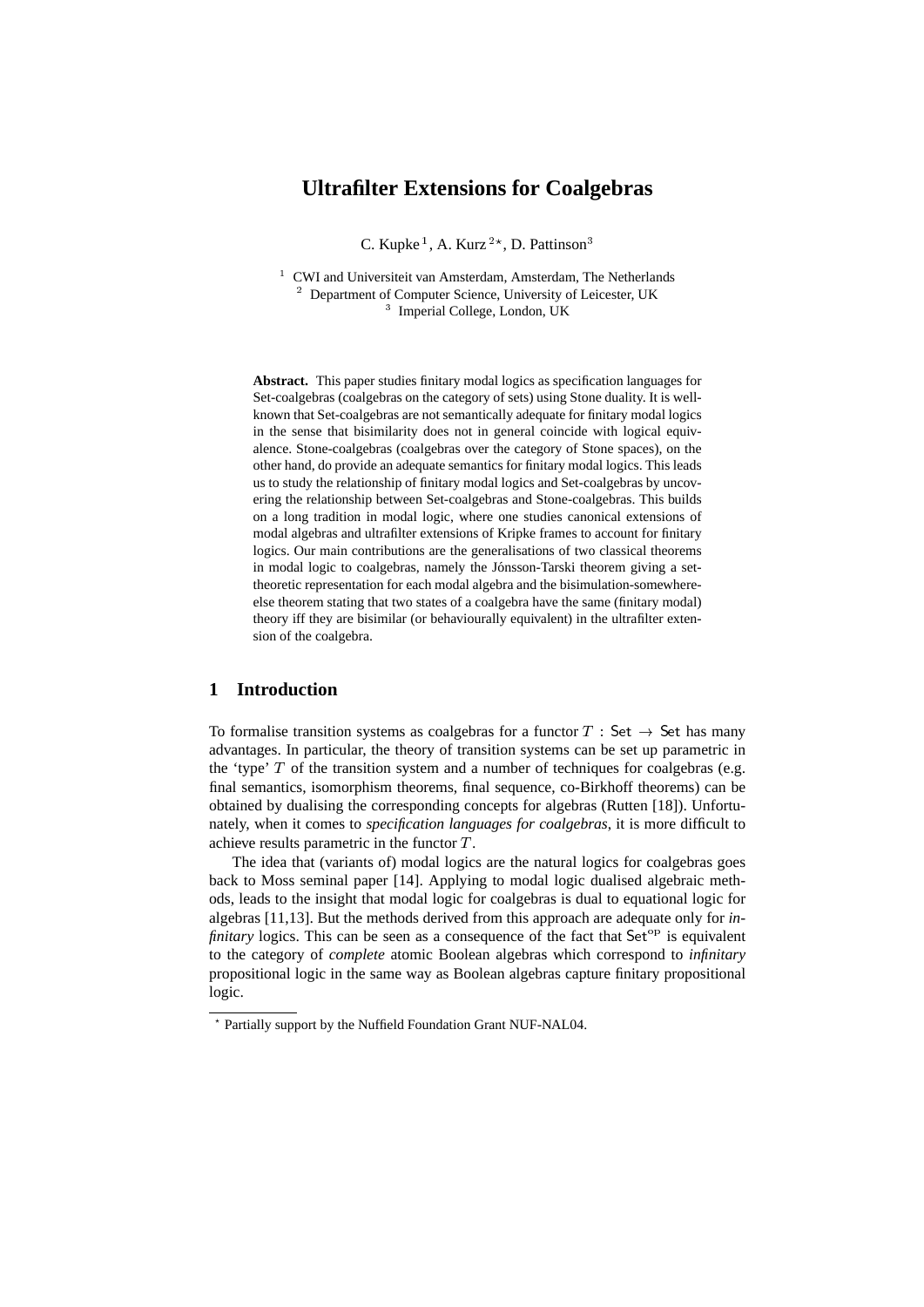Maybe for this reason, the approach towards (more realistic) finitary logics for coalgebras has been somewhat ad hoc. It essentially consisted in giving up parametricity in  $T$  and restricting attention to particular classes of functors [12,17,6]. More recently, Pattinson [15,16] has shown how these logic arise uniformly as *logics given by predicate liftings*. It is one of the aims of this paper to further develop this approach towards a theory of logics for coalgebras that is fully parametric in the functor <sup>T</sup>.

Another approach to finitary logics for coalgebras is to change the model theory, that is, to replace coalgebras over Set (Set-coalgebras) by coalgebras over Stone spaces (Stone-coalgebras) [10]. Stone-coalgebras generalise the so-called descriptive general frames which are known in modal logic as the standard adequate semantics for finitary modal logics. Here *adequate* means that the logic is sound and complete and that two states are bisimilar iff they have the same theory. The deeper reason for the adequateness of finitary modal logics and Stone-coalgebras is the duality of Boolean algebras and Stone spaces, see Johnstone [7].

In [9], we have shown that every sound logic  $\mathcal{L}$  given by predicate liftings induces a functor  $L$  on the category BA of Boolean algebras. Using the dual equivalence of BA and the category Stone of Stone spaces, it follows that L has a 'dual'  $L^{\partial}$  on Stone and that  $L^{\partial}$ -coalgebras provide an adequate semantics for  $\mathcal{L}$ .

The main issue of this paper can now be explained as follows: If a finitary modal logic for  $T$ -coalgebras is given by a functor  $L$  on BA, then an adequate semantics for this logic is provided by the Stone-coalgebras for the dual functor  $L^{\partial}$ . The quest for a model theory of finitary modal logics for coalgebras now boils down to a comparison of T-coalgebras over Set and Stone-coalgebras for  $L^{\partial}$ . This is the main theme of this paper. By building on the well-developed model theory of modal logics, where this question has been studied for the special case of Kripke frames and Kripke models, our main contribution is the generalisation of two important theorems of modal logic: The Jonsson-Tarski theorem and bisimulation-somewhere-else. The former result provides ´ us with an completeness theorem, and the latter with a model-theoretic characterisation of logical equivalence.

**Summary of Techniques:** The main ingredients of our approach are depicted in the following *non-commuting* diagram



The category BA of Boolean algebras is the main building block of our logics, which are obtained by 'adding modal operators' to BA. The category Stone of Stone spaces is our main technical tool. Stone is 'categorically the same' as BA in the sense that Stone is dually equivalent to BA. But, as a category of topological spaces, Stone is sufficiently Set-like to be useful in the study of Set-based coalgebras.

The functor  $Q : Set \to BA$  is the contravariant powerset functor mapping a set X to the algebra of predicates over X. The functor  $S$  is one part of the dual equivalence between Stone and BA and maps a Boolean algebra <sup>A</sup> to its space SA of ultrafilters giving a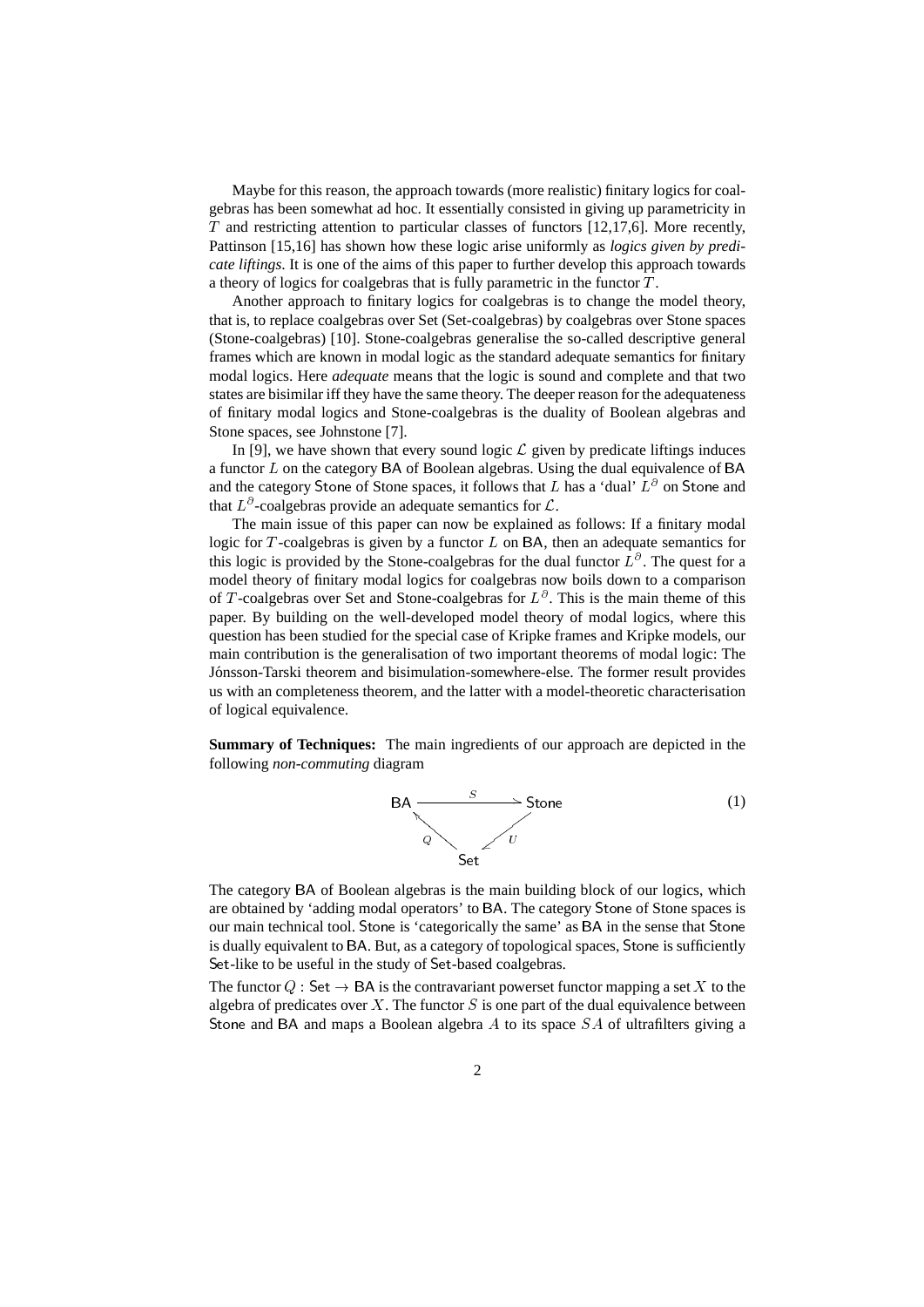topological representation<sup>4</sup> of A. Finally, U is the forgetful functor that maps a space to its carrier set. Note that the one traversal of this diagram, starting at BA, produces the perfect [8] or canonical extension  $QUS(A)$  for any Boolean algebra A. The traversal starting at Set produces the set of ultrafilters  $USQ(X)$  over a set X (see e.g. [3] for more information).

One of our aims is to lift these constructions to T-coalgebras, where  $T : Set \rightarrow Set$ . This will be achieved by first translating a  $T$ -coalgebra to an  $L$ -algebra, for a suitable  $L : BA \rightarrow BA$ , then to transport this algebra by duality to an  $L^{\partial}$ -coalgebra over Stone and finally back to a T-coalgebra where we use  $Q, S, U$  to map the carriers of the respective structures.

It has been shown in [9] that any logic  $\mathcal L$  for T-coalgebras (as e.g. the logics in [15,16,6,17,12]) given by predicate liftings can be described by a functor <sup>L</sup> on BA (capturing syntax and proof rules) and a natural transformation  $\delta : LQ \to QT$  (giving the coalgebraic semantics).

$$
\delta: LQ \to QT
$$
\n
$$
L \overset{L}{\underset{Q}{\bigcup}} BA \xrightarrow{S} Stone
$$
\n
$$
Set
$$
\n
$$
(2)
$$
\n
$$
\underset{L}{\text{Set}}
$$
\n
$$
(r)
$$
\n(2)

The transformation  $\delta$  allows to lift Q to a functor  $\tilde{Q}$  : Coalg(T)  $\rightarrow$  Alg(L). The semantics of formulas w.r.t. to a coalgebra  $\xi : X \rightarrow TX$  is given by by the unique morphism from the initial L-algebra to  $\tilde{Q}\xi$ . The initial L-algebra is commonly known as the Lindenbaum algebra of the logic  $\mathcal{L}$ .

**Summary of Results:** We will show how to generalise two classic results from modal logic to coalgebras, namely the Jónsson-Tarski theorem and the bisimulation-somewhereelse result for ultrafilter extensions.

*Jónsson-Tarski Theorem (Completeness).* Given a modal logic described by  $L$  and  $\delta$ , we extend  $US : BA \rightarrow Set$  to a map  $\tilde{U}\tilde{S} : Alg(L) \rightarrow Coalg(T)$ . Applying

$$
QUS: \text{Alg}(L) \to \text{Coalg}(T) \to \text{Alg}(L)
$$
 (3)

to an algebra  $LA \rightarrow A$ , there will be an injective L-algebra morphism

$$
j_A: A \to QUSA.
$$

This is known in modal logic, in the case of Kripke frames, as the Jónsson-Tarski theorem. As a corollary, completeness of the logic w.r.t. <sup>T</sup>-coalgebras then follows because the  $T$ -coalgebra corresponding to the initial  $L$ -algebra provides a counter-model for any non-derivable formula.

 $4$  The elements of A are represented by the clopen (closed and open) subsets of the topological space  $SA$ .  $\wedge$ ,  $\vee$ ,  $\neg$  in A become intersection, union and complement.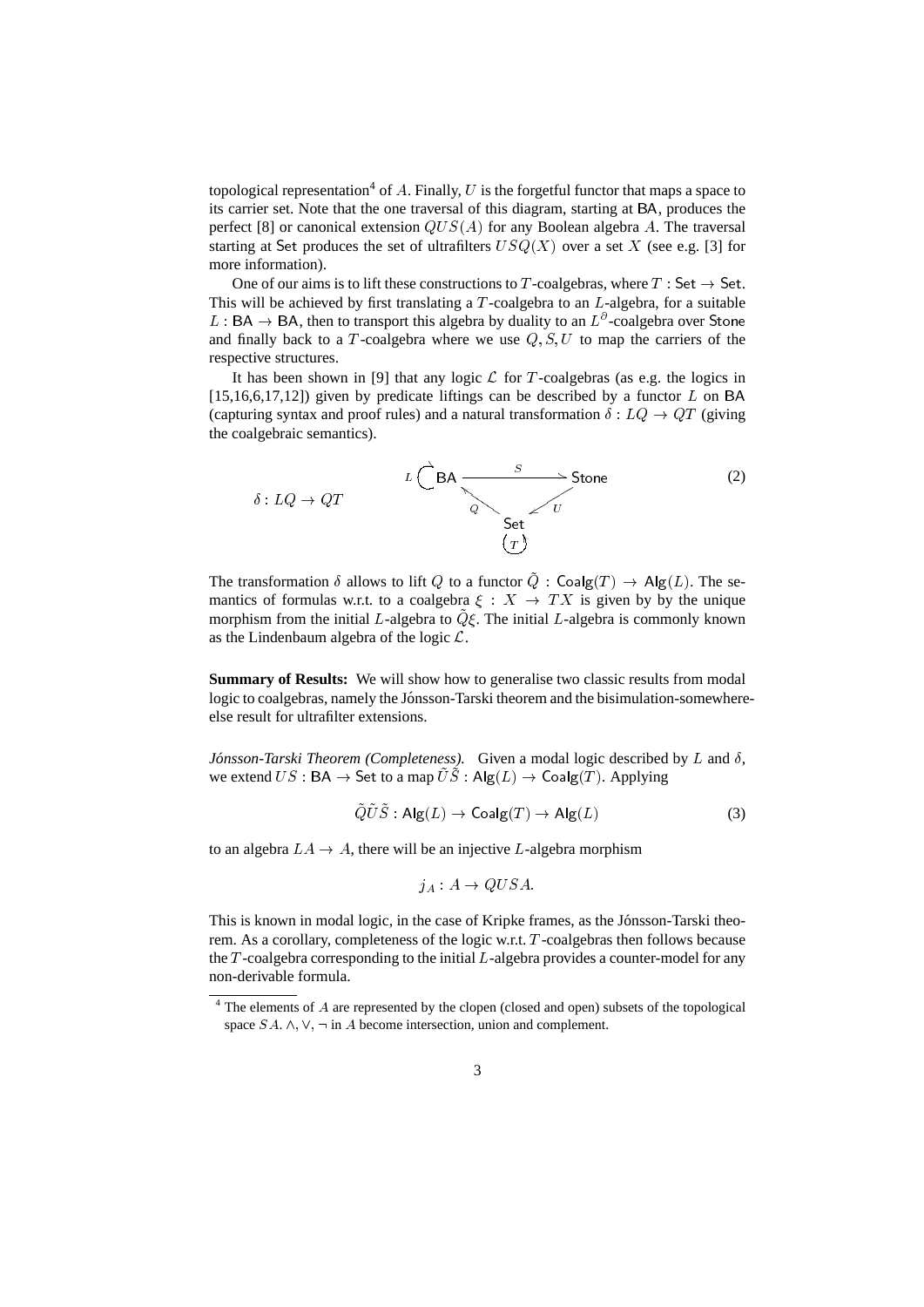*Lifting Functors from* Set *to* Stone. We will lift a functor  $T : Set \rightarrow Set$  to a functor  $\hat{T}$  : Stone  $\rightarrow$  Stone in such a way that  $SQ$  extends to a functor

$$
SQ: \mathsf{Coalg}(T) \to \mathsf{Coalg}(T).
$$

 $\hat{T}$  will depend on a choice of logic for T, but there is a canonical such, namely the logic given by *all* predicate liftings for <sup>T</sup>. We show that two states in a <sup>T</sup>-coalgebra have the same theory if and only if they are bisimilar in the corresponding  $\hat{T}$ -coalgebra.

*Ultrafilter Extensions.* Ultrafilter extensions are one of the central notions in the model theory of modal logics. In order to define ultrafilter extensions we need to find, for each coalgebra  $X \to TX$  a suitable coalgebra  $USQ(X) \to T(USQ(X))$  where  $USQ$ : Set  $\rightarrow$  Set maps a set X to the set of ultrafilters on X. We determine conditions that allow us to obtain a transformation  $t : U\hat{T} \to TU$ , thus completing Diagram (2) to

$$
\delta: LQ \to QT \xrightarrow{L} \xrightarrow{C} BA \xrightarrow{S} \xrightarrow{C} \text{Stone} \xrightarrow{f} \dot{T} \qquad (4)
$$
\n
$$
\underbrace{L} \xrightarrow{C} BA \xrightarrow{U} \underbrace{U} \dot{T} \to TU
$$

The transformation t allows to lift U to  $\tilde{U}$  : Coalg(T)  $\rightarrow$  Coalg(T). The ultrafilter extension of a coalgebra is then given by the composition

$$
\tilde{U}\tilde{S}\tilde{Q} : \mathsf{Coalg}(T) \to \mathsf{Alg}(L) \to \mathsf{Coalg}(\tilde{T}) \to \mathsf{Coalg}(T). \tag{5}
$$

Under the assumption that the transformation  $t$  above is natural, we show that two states in a T-coalgebra  $(X, \xi)$  have the same theory if and only if they are bisimilar in the ultrafilter extension  $\tilde{U}\tilde{S}\tilde{Q}(X,\xi)$ . This provides a model-theoretic characterisation of logical equivalence for finitary logics.

**Related Work.** The first attempt of formulating a duality which accounts for an algebraic semantics of modal logic, for the special class of Kripke-polynomial functors, goes back to Jacobs [6]. Moreover, Section 5 of *loc.cit.* contains some material on ultrafilter extensions of coalgebras but fails to give an account of bisimilarity somewhere else, as there the function embedding a coalgebra into its ultrafilter extension is a morphism of coalgebras.

### **2 Preliminaries and Notation**

**Stone Duality.** Unfortunately we have space only to indicate the most important notions. For a general introduction we refer to [7,2]. We write Set for the category of sets and functions, BA for the category of Boolean algebras and their morphisms and Stone for the category of Stone-spaces and continuous maps. The *contravariant* functors witnessing the dual equivalence between Set and Stone are denoted by

$$
P : \text{Stone} \rightarrow \text{BA} \text{ and } S : \text{BA} \rightarrow \text{Stone}
$$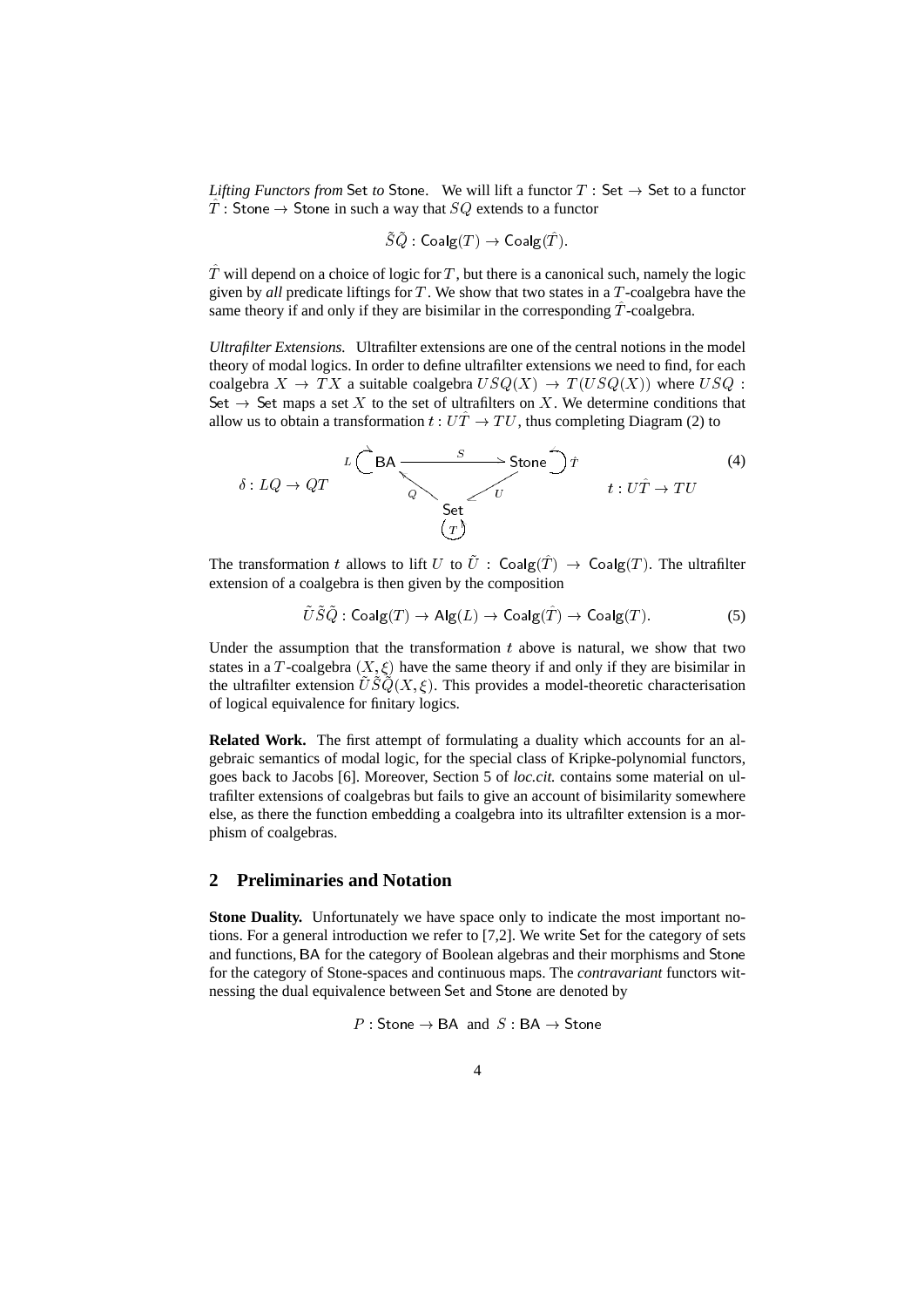where  $PX$  is the Boolean algebra of clopen (closed and open) subsets of X and SA is the space consisting of ultrafilters over  $A$ ; on arrows, these functors act as inverse image; for more on this duality see [7]. The forgetful functors are denoted by  $U:$  Stone  $\rightarrow$  Set and V : BA  $\rightarrow$  Set throughout, and Q : Set  $\rightarrow$  BA is the contravariant powerset functor, which is assumed to take values in BA. The composition  $QUS$  constructs the perfect [8] or canonical extension of a Boolean algebra, and we write

$$
j_A: A \to QUSA, \quad a \mapsto \{u \in USA \mid a \in u\}
$$

for the canonical embedding. The fact that  $j_A : A \rightarrow QUSA$  is an injective Boolean algebra morphism is known as *Stone's representation theorem for Boolean algebras*:  $j_A$  represents A as an algebra of subsets where  $\wedge$ ,  $\vee$ ,  $\neg$  in A become intersection, union and complement. Another map which we will need throughout the paper is the map

$$
\eta_X: X \to USQX, \quad x \mapsto \{Y \subseteq X \mid x \in Y\}
$$

embedding a set X into the set of ultrafilters of  $QX$ . (In fact, but we will not use this, Q and US are adjoint on the right and j and  $\eta$  are the (co)units of the adjunction.)

The category Stone allows familiar type constructions. For example, whereas *Kripke polynomial functors (KPF)* [6] on Set are given by the left-hand side below, *Vietoris polynomial functors (VPF)* [10] on Stone are given by the right-hand side.

$$
T ::= \text{Id} | K | TI | T + T | T \times T | P \circ T \qquad T ::= \text{Id} | K | TI | T + T | T \times T | V \circ T
$$

K, K denote constant functors, I denotes a set. P is covariant powerset and V the Stone space analogue:  $V\mathbb{X}$  is the Stone space of closed subsets of  $\mathbb{X}$ ; the topology is generated by  $\{b \subseteq U\mathbb{X} \mid b \text{ closed and } b \subseteq a\} \mid a \text{ clopen}\}.$ 

**Coalgebraic Modal Logic.** (See [9] for more details). Our treatment of coalgebras and modal logic is parametric in an endofunctor Set  $\rightarrow$  Set, which is denoted by T throughout. By an *n*-ary predicate lifting for T we mean a natural transformation  $\lambda$ :  $(2)^n \rightarrow 2^T$  where 2 : Set  $\rightarrow$  Set is contravariant powerset (note that  $2 = VQ$ ). A set  $\Lambda$  of predicate liftings and associated arities gives rise to a functor  $L_0$  : Set  $\to$  BA by mapping  $A \mapsto F\{[\lambda](a_1, \ldots, a_n) \mid \lambda \in \{n\}}$  ary,  $a_1, \ldots, a_n \in A\}$ ; here  $F : \mathsf{Set} \to$ BA is the functor that constructs free Boolean algebras and expressions of the form  $[\lambda](a_1, \ldots, a_n)$  are understood purely syntactically. To every set of predicate liftings we associate a logic  $\mathcal{L}(\Lambda)$  given by

$$
\mathcal{L}(\Lambda) \ni \varphi ::= \text{ff} \mid \varphi \to \varphi \mid [\lambda](\varphi_1, \dots, \varphi_n) \qquad (\lambda \in \Lambda \quad n\text{-ary})
$$

It follows by induction that  $\mathcal{L}(\Lambda) = \bigcup_{n \geq 0} (UL_0)^n (VF \{ \text{tt}, \text{ff} \})$  where  $V : BA \rightarrow Set$ is the forgetful functor.

A *modal axiom* is an expression  $\varphi \leftrightarrow \psi$  where  $\varphi, \psi \in L_0(FX)$  for a denumerable set X of variables. We write  $A \vdash \varphi$  if  $\varphi$  is derivable using propositional reasoning, congruence (if  $\varphi_1 \leftrightarrow \psi_1, \ldots, \varphi_n \leftrightarrow \psi_n$  then  $[\lambda](\varphi_1, \ldots, \varphi_n) \leftrightarrow [\lambda](\psi_1, \ldots, \psi_n)$ ) and substitution instances of axioms in A.

Given a set A of modal axioms, we define a functor L : BA  $\rightarrow$  BA by LA =  $L_0UA/\sim$  where  $\sim$  is the least equivalence relation on  $UL_0A$  that contains all substitution instances of axioms  $\varphi \leftrightarrow \psi \in A$ . This allows us to view syntax and proof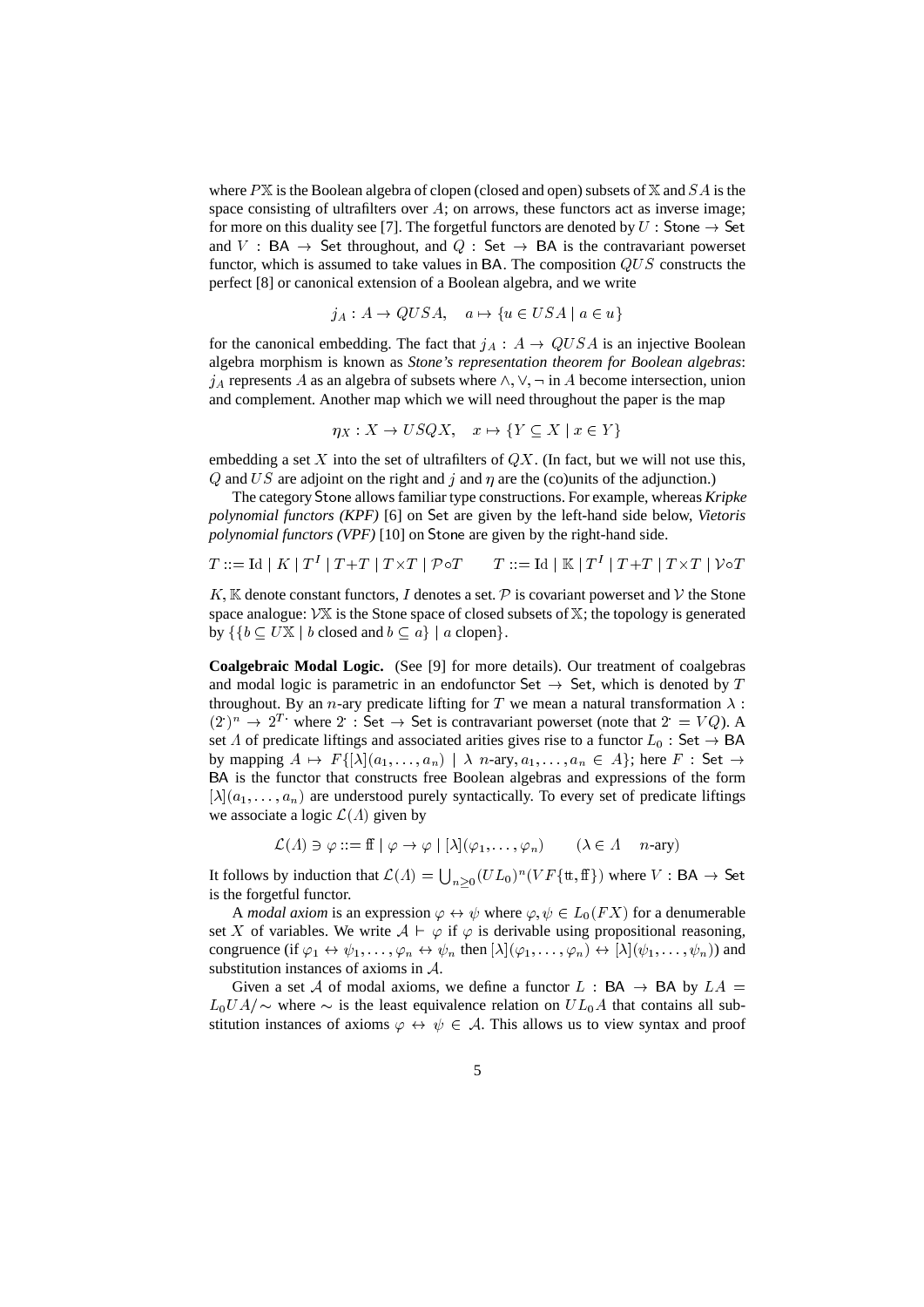calculus of a logic given by a set of predicate liftings and modal axioms as endofunctor  $L : BA \rightarrow BA$ . Note that the *n*-fold application of L to the initial Boolean algebra 2 yields the set

$$
\mathcal{L}^n(\Lambda, \mathcal{A}) = \{ \varphi \in \mathcal{L}(\Lambda) \mid \text{rank}(\varphi) \le n \} / \sim
$$

where  $\sim$  is the inter-derivability relation given by A.

For a T-coalgebra  $(C, \gamma)$ , the semantics  $[\varphi]_{\gamma} \subseteq C$  of a formula is given by the inductive extension of the assignment

$$
[\![\lambda](\varphi_1,\ldots,\varphi_n)]\!]_\gamma = \gamma^{-1} \circ \lambda(C) ([\![\varphi_1]\!]_\gamma,\ldots,[\![\varphi_n]\!]_\gamma)
$$

to the whole of  $\mathcal{L}(\Lambda)$ . Assuming soundness of the semantics, that is  $A \vdash \varphi \leftrightarrow \psi$  implies  $[\![\varphi]\!]_{\gamma} = [\![\psi]\!]_{\gamma}$  for all T-coalgebras  $(C, \gamma)$ , we can define a natural transformation

$$
\delta_X: LQ(X) \to QT(X)
$$

by the inductive extension of the assignment  $([\lambda](\varphi_1,\ldots,\varphi_n))_{\sim} \mapsto \lambda(X)(\varphi_1,\ldots,\varphi_n)$ where  $\left(\cdot\right)_{\sim}$  is the equivalence class of by  $\sim$ .

This allows us to recast the coalgebraic semantics of  $\mathcal{L}(\Lambda)$  as follows: For  $\varphi \in$  $VF(\{\text{t}, \text{ff}\})$ ,  $[\varphi]_{\gamma}$  is given canonically; if  $\varphi \in (UL_0)^{n+1}(VF(\{\text{t}, \text{ff}\}))$  we obtain  $[\![\varphi]\!]_\gamma = \gamma^{-1} \circ \delta(\pi(\varphi))$  where  $\pi : L_0U \to L$  takes equivalence classes. Assuming that the initial <sup>L</sup>-algebra exists, we arrive at the following compact characterisation of the coalgebraic semantics. The semantics of formulas w.r.t. to a coalgebra  $\xi : X \to TX$  is given by by the unique morphism from the initial algebra  $LI \rightarrow I$ 



We say that two states x; y in two coalgebras are **behaviourally equivalent** or **bisimilar** if they can be identified by some coalgebra morphism. If two states are bisimilar, then they satisfy the same formulae. The converse is not true in general. This failure plays an important role in this paper.

#### **3 Jonsson-Tarski Theorem (Completeness) ´**

Given an algebra  $\alpha : LA \to A$ , we want to transform it to the Set-coalgebra

$$
\tilde{U}\tilde{S}(\alpha) = USA \overset{US\alpha}{\rightarrow} USA \overset{h_A}{\rightarrow} TUSA.
$$

Thinking of the elements of  $USLA$  as ultrafilters over  $LA$ , we define

$$
h_A: USLA \longrightarrow TUSA \tag{7}
$$

$$
u \mapsto h_A(u) \in \bigcap \{ \delta(Lj_A(a)) \mid a \in u \}
$$
 (8)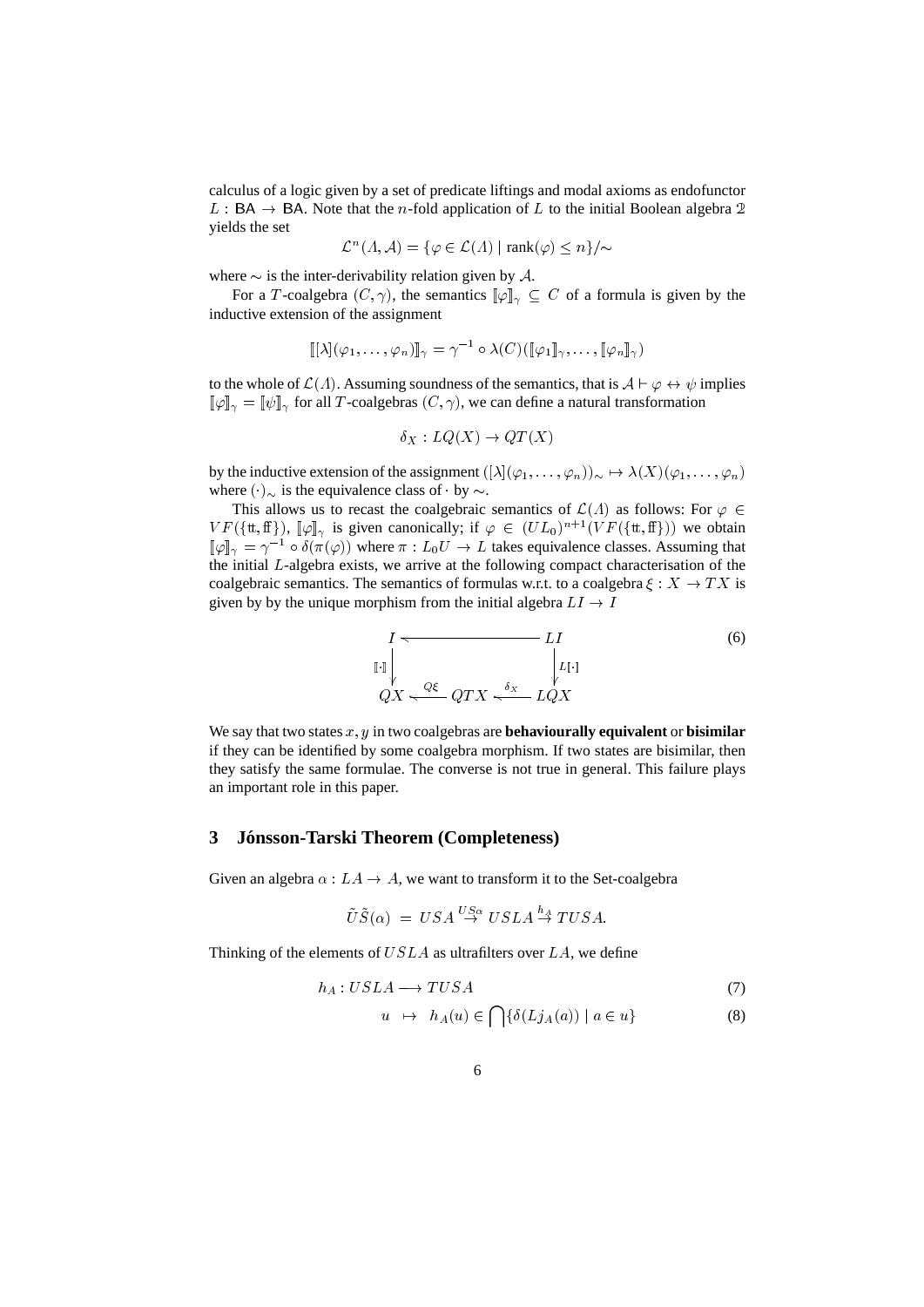that is,  $h_A$  chooses an element in  $\bigcap \{\delta(Lj_A(a)) \mid a \in u\}$  for each ultrafilter u on LA. This definition is constructed in such a way that  $US$  preserves the semantics (compare Diagram(9) below with Diagram (6)). The notation  $\tilde{U}\tilde{S}$  suggests that both U and S can be lifted seperately (Section 5), which is possible if  $h<sub>A</sub>$  is natural. Here we neither require  $h_A$  to be natural nor US to be functorial.

**Definition 1.** We say that  $h$  is definable if for all algebras  $A$  and all ultrafilters  $u$  on  $LA$ we have that  $\bigcap \{ \delta(Lj_A(a)) \mid a \in u \}$  is non-empty.

**Remark 2.** A necessary condition for h to be definable is that  $\delta$  is injective. For suppose otherwise. Then there will be an  $a \in LA$  such that  $a \neq \perp$  and  $\delta(Lj_A(a)) = \emptyset$ . As  $a \neq \perp$  we find an ultrafilter  $u \in USLA$  s.t.  $a \in u$ . But then  $\bigcap \{\delta(Lj_A(a)) \mid a \in u\} = \emptyset$ .

The essence of completeness w.r.t. to the coalgebraic semantics is that

$$
j_A: A \to QUSA
$$

is an injective  $\text{Alg}(L)$ -morphism. This is known as the Jónsson-Tarski theorem. It is an extension of Stone's representation theorem from Boolean algebras to modal algebras (ie  $L$ -algebras).

To see how completeness follows, assume that  $\varphi$  is not derivable and  $\alpha : LA \to A$ is the initial algebra. We have  $\alpha \models \varphi \neq \top$ , hence  $\tilde{Q}\tilde{U}\tilde{S}(\alpha) \models \varphi \neq \top$  by  $j_A$  being an injective morphism, hence  $\tilde{U}\tilde{S}(\alpha) \neq \varphi$  by definition of the coalgebraic semantics (see Diagram (6)), thus providing the countermodel for  $\varphi$ .

From Stone's theorem, we know that  $j_A$  is an injective BA-morphism. To see what is needed to make  $j_A$  an  $L$ -algebra morphism we take a look at the following diagram.

$$
A \leftarrow A
$$
\n
$$
U_{j_A}
$$
\n
$$
QUSA \leftarrow QUSA \leftarrow QUSA \leftarrow QUSA \leftarrow QUSA \leftarrow R_{A = h_A^{-1}} QTUSA \leftarrow R_{USA} LQUSA
$$
\n(9)

The lower part, which is an L-algebra on  $QUSA$ , is obtained by transforming  $(A, \alpha)$ into a T-coalgebra and back to an L-algebra. From the naturality of j, it follows that  $j_A$ is an <sup>L</sup>-algebra morphism if the triangle commutes. This leads us to

**Theorem 3.** Assuming that h is definable, the logic given by  $\delta$  is complete w.r.t. the *coalgebraic semantics.*

*Proof.* We show that the triangle in the diagram above commutes. For  $b \in LA$ , let us write b for  $j_{LA}(b) = \{u \in USA \mid b \in u\}$ . Eliding subscripts, we have to show  $h^{-1}(\delta(Lj(b))) = b$ , that is,

$$
h(u) \in \delta(Lj(b)) \Leftrightarrow b \in u.
$$

' $\Leftarrow$ ' holds by definition of h. For ' $\Rightarrow$ ' assume  $b \notin u$ . It follows  $\neg b \in u$ , hence  $h(u) \in$  $\delta(Lj(\neg b))$ , hence  $h(u) \in \neg \delta(Lj(b))$ , ie  $h(u) \notin \delta(Lj(b))$ .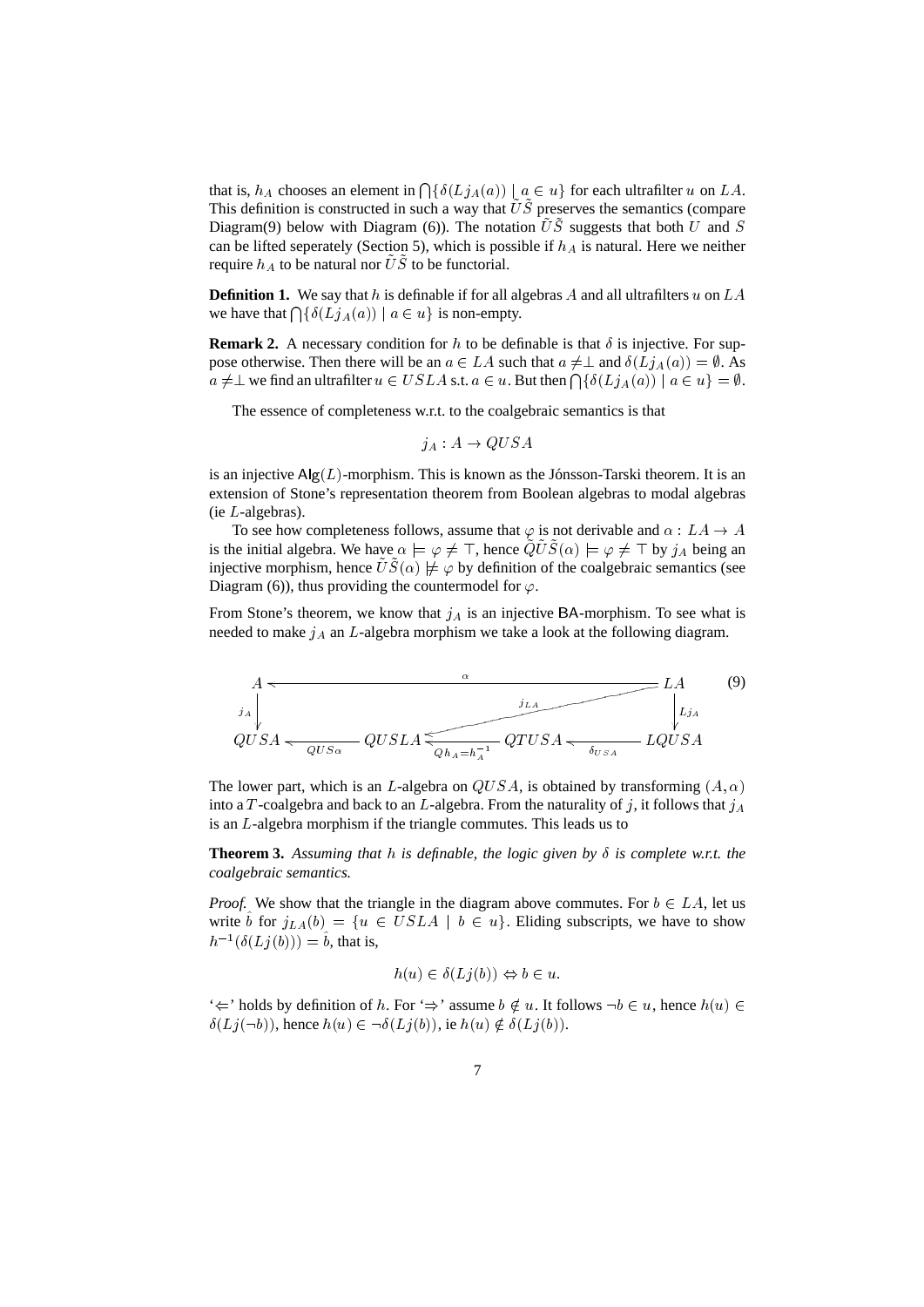**Remark 4.** The completeness proof of Jacobs [6] works essentially this way (his r is our h). Compared to the completeness proof of [9] (which mimicked the induction along the final coalgebra sequence of  $[15]$ ), the Jónsson-Tarski approach to completeness is simpler as it avoids an induction along the final sequence. On the other hand not all logics admit such a completeness proof: If we take the finite powerset functor together with the standard modal logic, then  $h$  is not definable, see Example 23.

### **4 Lifting Functors from** Set **to** Stone

In this section we are going to use predicate liftings to lift a functor T : Set  $\rightarrow$  Set to a functor  $\hat{T}$  : Stone  $\rightarrow$  Stone. We will give two descriptions of  $\hat{T}$ . First,  $\hat{T}X$  is the dual of the Boolean algebra generated by the images of the predicate liftings  $QUX \rightarrow QTUX$ (Definition 7). Second,  $\hat{T}$  is the dual of the functor L on BA that describes the complete logic corresponding to the given predicate liftings (Remark 16).

Given a collection S of subsets of X we denote by  $\langle S \rangle_{BA}$  the subalgebra of the Boolean algebra  $\mathcal{P}(X)$  generated by S, i.e. by closing S under taking finite unions, intersections and under complementation. We will use the following technical lemma.

**Definition and Lemma 5.** Given a functor  $F : C \to Set$  and a functor  $G : C^{op} \to Set$ such that there is a natural transformation  $j : G \to VQF^{\text{op}}$ . Then we can define a functor  $\langle G \rangle_{BA}$  :  $C^{op} \to BA$  by letting  $\langle G \rangle_{BA}X := \langle j_X[GX] \rangle_{BA}$  and  $\langle G \rangle_{BA}f :=$  $VQF^{\text{op}}f \upharpoonright_{\langle G \rangle_{\text{BA}} Y}$  for arbitrary  $X, Y$  and  $f : X \to Y \in \mathsf{C}$ .

*Proof.* Using the naturality of j it is easy to show that  $\langle G \rangle_{BA}$  is well defined on objects and morphisms. Functoriality of  $\langle G \rangle_{BA}$  then follows from the functoriality of  $V QF^{\text{op}}$ .

**Definition 6.** Let  $F, G : C \to$  Set be functors and  $\tau : F \to G$  a natural transformation. Then we define a functor  $\Im(\tau) : \mathsf{C} \to \mathsf{Set}$  by  $\Im(\tau)(X) := \tau_X[FX]$  for  $X \in \mathsf{C}$  and by letting  $\Im(\tau)(f)$  to be the unique map such that the following diagram commutes

$$
FX \longrightarrow^{\infty} \mathfrak{F}(\tau)(X)^{\zeta} \longrightarrow^{\infty} GX
$$
  
\n
$$
\downarrow^{Ff} \qquad \qquad \downarrow^{G(\tau)(f)} \qquad \qquad \downarrow^{Gf}
$$
  
\n
$$
FY \longrightarrow^{\infty} \mathfrak{F}(\tau)(Y)^{\zeta} \longrightarrow^{\infty} GY
$$

where  $f: X \to Y \in \mathsf{C}$  was arbitrary.

We are now ready for the definition of a lifting of a Set-endofunctor to Stone.

**Definition 7.** Given  $T : Set \rightarrow Set$  and a set  $\Lambda$  of predicate liftings  $\lambda : VQ^{n_{\lambda}} \rightarrow VQT$ define

$$
\hat{T} := S(\langle \Im(\tau^A) \rangle_{\text{BA}})
$$

where  $\tau^A := [(\lambda_{U} \circ i^n)_{\lambda \in A}] : \coprod_{\lambda \in A} VP^{n_{\lambda}} \to VQT$  denotes the natural transformation obtained by actualing of all the transformations  $\lambda_{U}$  and the mans  $i^n_{\lambda}$  are mation obtained by cotupling of all the transformations  $\lambda_{U_{-}} \circ i_{-}^{n_{\lambda}}$  and the maps  $i_{\mathbb{X}}^{n_{\lambda}}$  are the embeddings  $VP^{n_{\lambda}} \mathbb{X} \to VQ^{n_{\lambda}} U \mathbb{X}$ .

**Proposition 8.**  $\hat{T}$  is a functor.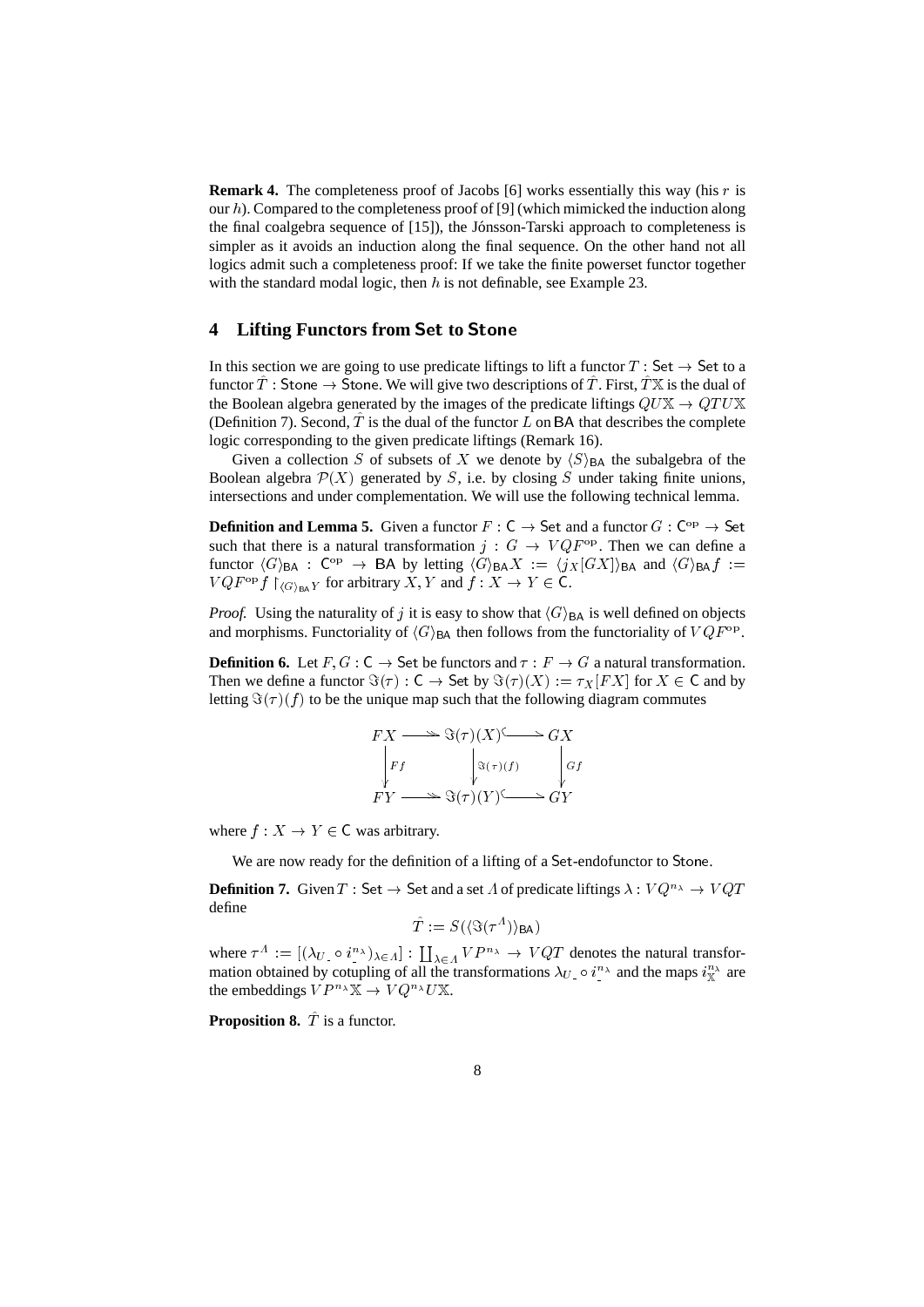*Proof.* Clearly  $\tau^A = [(\lambda_{U_-} \circ i^{n_{\lambda}})_{\lambda \in A}]$  is a natural transformation from  $\coprod VP^{n_{\lambda}}$  to  $VQTU$ . Therefore  $\Im(\tau)$  is a functor from Stone<sup>op</sup>  $\rightarrow$  Set and there is a natural transformation  $j : \Im(\tau) \to VQTU$ . But then by Lemma 5  $\langle \Im(\tau) \rangle_{BA}$  is a functor from Stone<sup>op</sup> to BA. Therefore  $\hat{T}$  is a functor from Stone<sup>op</sup> to Stone<sup>op</sup> or, equivalently,  $\hat{T}$  : Stone  $\rightarrow$  Stone.

The previous definition pre-supposes a set  $\Lambda$  of predicate liftings to define the lifted functor  $\hat{T}$  : Stone  $\rightarrow$  Stone. The next proposition, which was stated in [19] and which is an instance of the Yoneda lemma, shows that there is a canonical choice for the set of liftings.

**Proposition 9.** There is a 1-1 correspondence

 ${n\text{-ary predicate liftings }\lambda_X : (2^n)^X \to 2^{TX}} \cong \{ \text{ subsets of } T(2^n) \}$ 

given by  $S \subset T(2^n) \mapsto \lambda$  where

 $\lambda(C) : (P_1, \ldots, P_n) \in \mathcal{P}(C)^n \mapsto \{t \in TC \mid \mathbb{1}_S \circ T \langle \mathbb{1}_{P_1}, \ldots, \mathbb{1}_{P_n} \rangle (t) = 1\}$ 

where, for  $Y \subseteq X$ ,  $\mathbb{I}_Y : X \to 2$  is the characteristic function of Y.

Given this canonical choice of liftings, it is instructive to look at some concrete examples.

- **Example 10.** 1. Suppose  $TX = K$  is constant with some finite set K as its value. Then  $T \cong \mathbb{K}$  where  $\mathbb{K}$  is the set K with the discrete topology. To see that, note that every lifting is determined by a subset  $k \text{ }\subset K$ , which gives rise to the algebra  $QK$ of all subsets of K, which in turn induces the lifted functor  $\hat{T}X = SQK \cong \mathbb{K}$ .
- 2. For  $TX = X$ , i.e.  $T = \text{Id}$ , we get  $\hat{T} \cong \text{Id}$ . For  $n = 1$ , we obtain a unary lifting  $\lambda_S$ for every  $S \subseteq 2$ ; this gives rise to the liftings

$$
\lambda_1 = id \quad \lambda_2 = \neg \quad \lambda_3 = \text{tt} \quad \lambda_4 = \text{ff}
$$

where  $\lambda_i(C)$ :  $\mathcal{P}(C) \to \mathcal{P}(C)$ . One can show, that all n-ary liftings can be obtained as Boolean combinations of  $\lambda_1$ . Hence the generated Boolean algebra  $\langle \Im(\tau^A) \rangle_{BA} \mathbb{X}$ is isomorphic to  $PX$ , whence  $\hat{Id} \cong Id$ .

3. For  $TX = \mathcal{P}(X)$ , we obtain  $\hat{T} \cong \mathcal{V}$  where  $\mathcal{V}$  : Stone  $\rightarrow$  Stone denotes the Vietoris functor. Invoking Proposition 9, we obtain 8 unary liftings of type  $VQC \rightarrow$  $VQTC$ , which are generated by Boolean combinations of  $\Box$  and  $\diamond$ , where  $\Box(C)$ :  $2^C \rightarrow 2^{TC}$  is given by  $c \mapsto \{d \subseteq C \mid d \subseteq c\}$  and  $\diamond = \neg \circ \Box \circ \neg$ . Similarly, all n-ary liftings can be defined, and one obtains that for the case  $TX = \mathcal{P}X$ ,  $\langle \Im(\tau^A) \rangle_{BA} \mathbb{X}$ is the Boolean algebra generated by  $\{\Box a \mid a \in P\mathbb{X}\}\cup \{\Diamond a \mid a \in P\mathbb{X}\}\$  quotiented by the axioms of standard modal logic, i.e.  $\Box \varphi \leftrightarrow \neg \Diamond \neg \varphi$  and  $\Box(\varphi_1, \ldots, \varphi_n) \leftrightarrow \neg \Diamond$  $(\Box \varphi_1 \land \cdots \land \Box \varphi_n)$ . From this it follows that  $\hat{T} \cong \mathcal{V}$ , see [10] for details.

**Remark 11.** It is possible to prove that  $\hat{ }$  commutes with the formation of products, coproducts and the composition of functors, i.e.

$$
\widehat{T_1 \times T_2} \cong \widehat{T_1} \times \widehat{T_2}, \quad \widehat{T_1 + T_2} \cong \widehat{T_1} + \widehat{T_2} \quad \text{and} \quad \widehat{T_1 \circ T_2} \cong \widehat{T_1} \circ \widehat{T_2}.
$$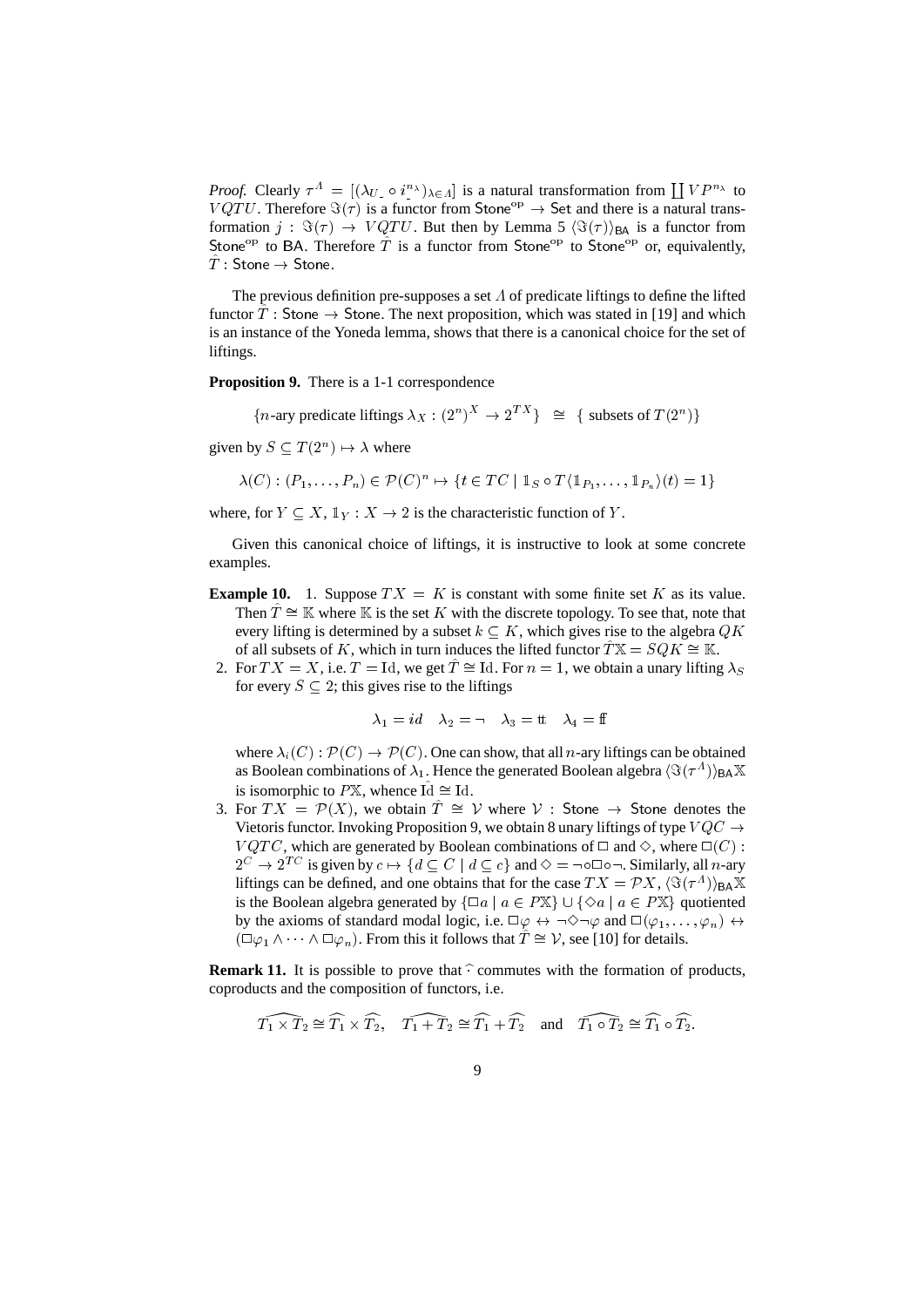Combining this fact with the above mentioned examples one can show that for every Kripke polynomial functor  $T$  the corresponding Vietoris polynomial functor is isomorphic to the functor  $\hat{T}$ .

We will now show that we can extend the functor  $SQ : Set \rightarrow$  Stone to a functor  $\text{Coalg}(T) \to \text{Coalg}(\hat{T})$ . As a first step of this construction let us see how we can transform ultrafilter of  $QTUX$  naturally into ultrafilter of  $\langle \Im(\tau^A) \rangle_{BA} \times$  by simply forgetting the sets in  $QTUX \setminus \langle \Im(\tau^A) \rangle_{BA} \mathbb{X}$ .

**Definition and Lemma 12.** The function  $\hat{\pi}_{\mathbb{X}}$  defined by

$$
\hat{\pi}_{\mathbb{X}} : \mathit{SQTUX} \to \mathit{TX} \n u \mapsto u \cap (\langle \Im(\tau^A) \rangle_{\text{BA}} \mathbb{X})
$$

is well-defined and continuous. The family of functions  $\hat{\pi}_{\mathbb{X}}\in$  gives rise to a natural transformation  $\hat{\pi} : SQTU \rightarrow \hat{T}$ .

*Proof.* Let j be the natural embedding of  $\langle \Im(\tau^A) \rangle_{BA} \times$  into  $QTUX$ . Then it is easy to see that  $S_j = \hat{\pi}_{\mathbb{X}}$ . Hence  $\hat{\pi}_{\mathbb{X}}$  is well defined and continuous. Naturality of  $\hat{\pi}$  then follows from the naturality of  $j$ .

With the help of  $\hat{\pi}$  we can turn T-coalgebras into  $\hat{T}$ -coalgebras.

**Definition 13.** Let  $(X, \gamma) \in \text{Coalg}(T)$ . Then we define a function  $\hat{\gamma} : SQX \rightarrow$  $\hat{T}SQX$  by letting  $\hat{\gamma} := \hat{\pi}_{SOX} \circ SQT\eta_X \circ SQ\gamma$ .

SQX SQ / ^ \* ^SQX /T SQX ^ SQT X SQT <sup>X</sup> /SQT USQX

The operation of turning a T-coalgebra into a  $\hat{T}$ -coalgebra is functorial.

**Proposition 14.** The mapping

$$
(X, \gamma) \in \text{Coalg}(T) \mapsto (SQX, \hat{\gamma}) \in \text{Coalg}(T)
$$

$$
f \in \text{Coalg}(T) \mapsto SQf \in \text{Coalg}(\hat{T})
$$

defines a functor  $\tilde{S}\tilde{Q}$  :  $\mathsf{Coalg}(T) \to \mathsf{Coalg}(\hat{T})$ .

*Proof.* The claim follows from the fact that  $\eta$  and  $\hat{\pi}$  are both natural.

The semantics of the logic w.r.t.  $\hat{T}$ -coalgebras is given by the following predicate liftings.

**Definition 15.** A predicate lifting  $\lambda : (VQ)^n \to VQT$  for T induces a predicate lifting  $\lambda : (VP)^n \to VP\dot{T}$  for  $\dot{T}$  via

$$
\lambda_{{\mathbb X}}=Vk_{\langle\Im(\tau^A)\rangle_{\text{BA}}{\mathbb X}}\circ\lambda_{U{\mathbb X}}\circ i_{{\mathbb X}}^n
$$

where  $i_{\mathbb{X}}^n : (VP\mathbb{X})^n \to (VQU\mathbb{X})^n$  and  $k_{(\Im(\tau^A))_{\text{BA}}\mathbb{X}} : \langle \Im(\tau^A) \rangle_{\text{BA}}\mathbb{X} \to PS \langle \Im(\tau^A) \rangle_{\text{BA}}\mathbb{X}$ is the isomorphism given by Stone duality.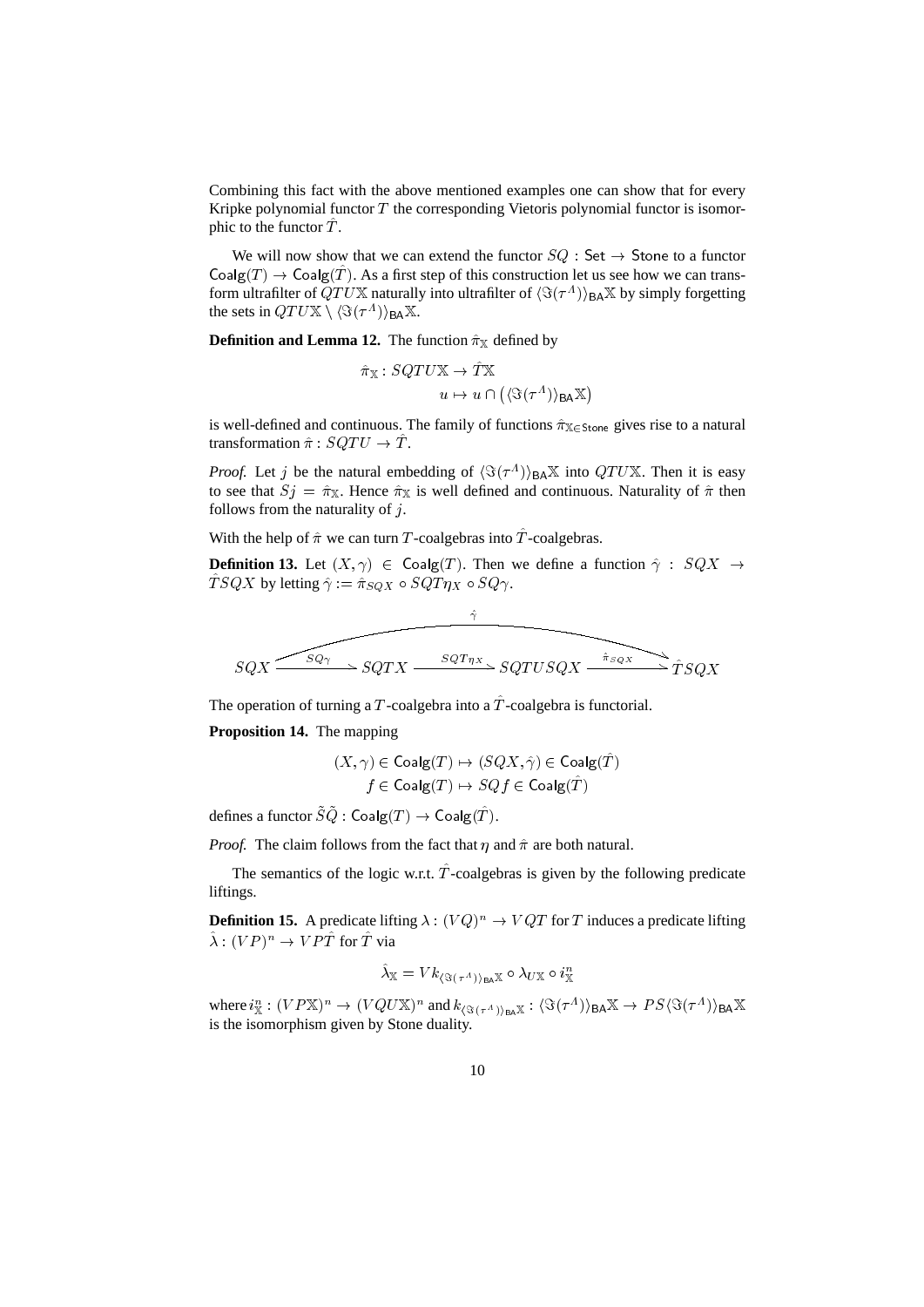**Remark 16.** T can be described more abstractly. Let  $\delta' : L'Q \to QT$  describe the semantics of the logic  $\mathcal L$  given as above by predicate liftings (and no axioms). We can define 'an improved version' L of L' 'with axioms' by factoring  $L'A \rightarrow LQUSA \rightarrow$ <br> $\overline{OCHICA}$  $QTUSA$  through its image as  $L'A \rightarrow LA \hookrightarrow QTUSA$ . One then shows the following.

- 1. <sup>L</sup> is a functor.
- 2.  $LQX$  is obtained by factoring  $\delta' : L'QX \to QTX$  through its image. The image  $\delta_X : LQX \rightarrow TQX$  gives the interpretation of L w.r.t. T-coalgebras whereas, intuitively, the quotient  $L'QX \to LQX$  describes the axioms added to  $\mathcal L$ . That  $\delta$ is injective corresponds to the completeness of the logic described by <sup>L</sup>, see [9].
- 3. L is dual to  $\hat{T}$ , that is, there is an isomorphism  $SL \to \hat{T} S$ , or, equivalently,  $\hat{\delta}$ :  $LP \rightarrow PT$ . The iso  $\hat{\delta}$  gives a  $\hat{T}$ -coalgebra semantics to the logic  $\mathcal{L}$  which agrees with the one from Definition 15.
- 4. The functor  $SQ$  : Coalg $(T) \rightarrow$  Coalg $(T)$  can now be described as mapping  $X \rightarrow$ TX to  $SQX \rightarrow SQTX \stackrel{S\delta X}{\longrightarrow} SLQX \stackrel{\cong}{\rightarrow} \hat{T}SQX$ .
- **Proposition 17.** 1. Consider a state x of a T-coalgebra and the state  $\eta_X(x)$  in the corresponding  $\hat{T}$ -coalgebra. x and  $\eta_X(x)$  have the same theory.
- 2. Two states of a  $\hat{T}$ -coalgebra are bisimilar iff they have the same theory.
- *Proof.* 1. Let  $\iota : LI \to L$  be the initial L-algebra and  $\varphi \in I$ . The semantics of  $\varphi$ w.r.t. a coalgebra  $X \to TX$  and its ultrafilter extension  $SQX \to \hat{T}SQX$  is given by the initial algebra maps as in the following diagram (see Remark 16).

$$
L\left[\begin{array}{c|c}\nI & L \\
\hline\nI_{\text{I}}\text{Set}\n\end{array}\right]
$$
\n
$$
L\left[\begin{array}{c|c}\nI & L \\
\hline\nI_{\text{I}}\text{Set}\n\end{array}\right]
$$
\n
$$
L\left[\begin{array}{c|c}\nI_{\text{Set}} & L \\
\hline\nI_{\text{I}}\text{Set}\n\end{array}\right]
$$
\n
$$
LQX
$$
\n
$$
\begin{array}{c|c}\n\hline\n\text{Set}\n\end{array}\right]
$$
\n
$$
LQX
$$
\n
$$
\begin{array}{c|c}\n\hline\n\text{Set}\n\end{array}\right]
$$
\n
$$
LQX
$$
\n
$$
\begin{array}{c|c}\n\hline\n\text{Set}\n\end{array}\right)
$$
\n
$$
LQX
$$
\n
$$
\begin{array}{c|c}\n\hline\n\text{Set}\n\end{array}\right)
$$
\n
$$
LQX
$$
\n
$$
\begin{array}{c|c}\n\hline\n\text{Set}\n\end{array}\right)
$$
\n
$$
LQX
$$
\n
$$
\begin{array}{c|c}\n\hline\n\text{Set}\n\end{array}
$$
\n
$$
LQX
$$
\n
$$
\begin{array}{c|c}\n\hline\n\text{Set}\n\end{array}
$$

The left column means that  $u \in [\![\varphi]\!]_{\text{Stone}}$  iff  $[\![\varphi]\!]_{\text{Set}} \in u$  (note the similarity with the truth lemma of the canonical model known in modal logic). This implies the claim. 2. This follows from  $\hat{T}$  being dual to L.

The following corollary reconciles logical equivalence and bisimilarity. Although two logically equivalent states in a Set-coalgebra may fail to be bisimilar, they will be bisimilar in the corresponding Stone-coalgebra:

**Theorem 18.** *Given*  $T : Set \rightarrow Set$  *and a logic L for*  $T$ *-coalgebras, let*  $\hat{T}$  : Stone  $\rightarrow$ Stone *be the lifted functor. Then, given*  $(X, \gamma) \in \text{Coalg}(T)$  *and*  $x, y \in X$ *, we have that* x and y have the same theory iff  $\eta_X(x)$  is bisimilar to  $\eta_X(y)$  in  $\tilde{S}\tilde{Q}(X,\gamma)$ .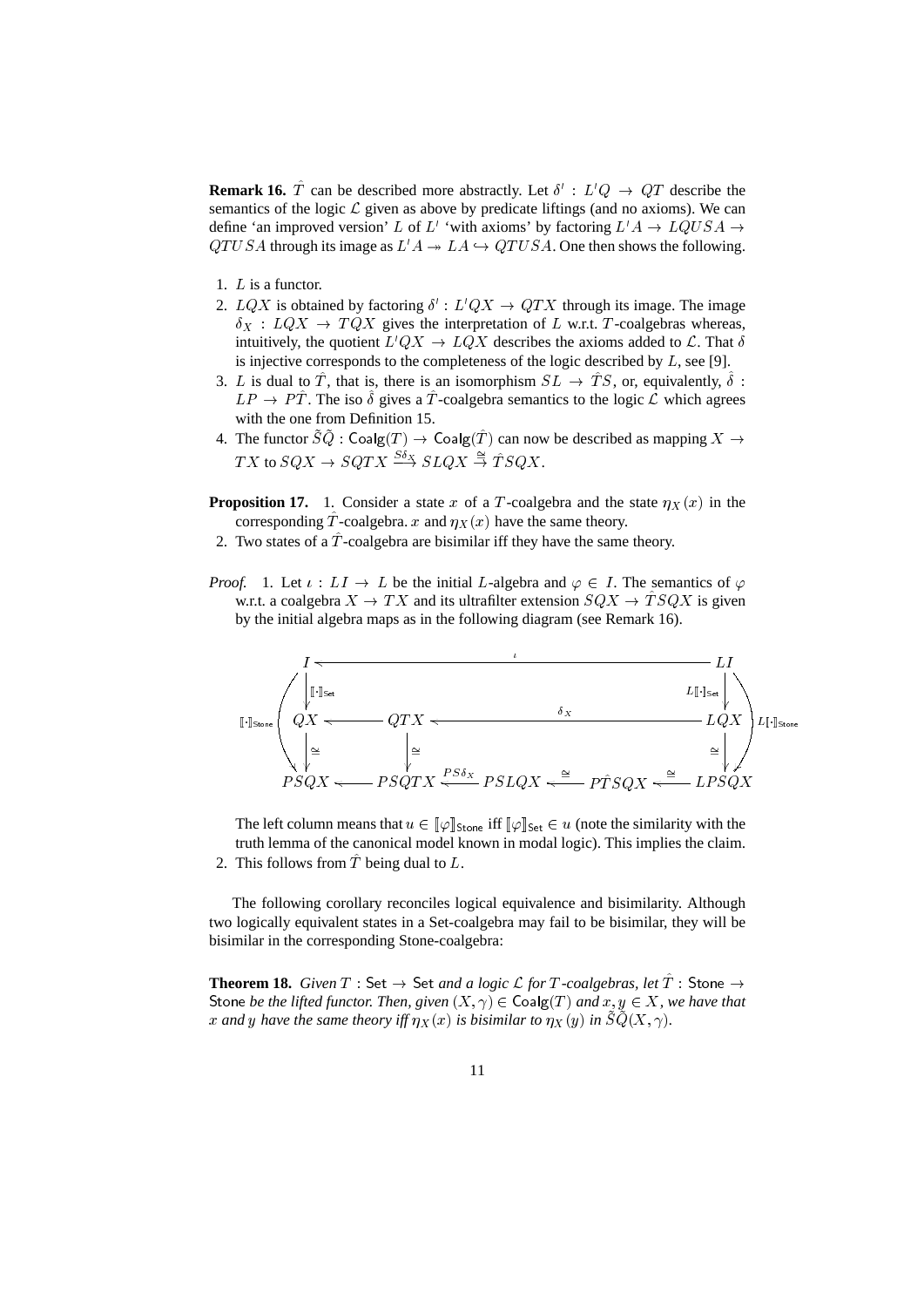### **5 The Ultrafilter Extension of a Coalgebra**

In this section we define  $\tilde{U}$ , thus lifting Diagram (1) to algebras and coalgebras<sup>5</sup>



 $USQ(X \stackrel{\sim}{\rightarrow} TX)$  will be the ultrafilter extension of  $\xi$ . Although  $SQ$  is left-adjoint to  $U$ , this will not hold in general for the lifted functors. The reason is that the unit  $\eta_X : X \to USQX$  may fail to be a coalgebra morphism. This is the observation that gives rise to Theorem 27.

We need a transformation  $t : U\hat{T} \to TU$ . This can be done if **ultrafilters in**  $\hat{T}$  **have non-empty intersection**, that is, if for all Stone spaces X and all ultrafilters  $u \in U\hat{T}X$ we have  $\bigcap u \neq \emptyset$ . We then define

$$
t_{\mathbb{X}}: U\hat{T}\mathbb{X} \to TU\mathbb{X}
$$

$$
u \mapsto t_{\mathbb{X}}(u) \in \bigcap u
$$

**Remark 19.** Using  $\hat{T} S \cong SL$ , we see that  $t_{\mathbb{X}}$  appeared already as  $h_{P\mathbb{X}}$  in (7). Similarly,  $h_A$  is  $t_{SA}$ . Note that naturality was not required in Section 3.

Under the assumption that t is natural, we can now lift  $U$  : Stone  $\rightarrow$  Set to a functor

$$
U : \mathsf{Coalg}(\hat{T}) \to \mathsf{Coalg}(T)
$$

mapping  $\xi : \mathbb{X} \to \hat{T} \mathbb{X}$  to  $U\mathbb{X} \to \hat{U}T\mathbb{X} \to TU\mathbb{X}$ . In the following proposition we prove two useful properties of <sup>t</sup>.

**Proposition 20.** For all  $X \in$  Stone let  $t_X$  be defined as above. Then

- 1.  $t_{\mathbb{X}}$  is injective for all  $\mathbb{X}$ .
- 2. If for all X and for all  $u \in U\hat{T}X$  we have that  $\bigcap u$  is a singleton set, then t is a natural transformation.

*Proof.* The first item follows from the fact that for two ultrafilters  $u \neq u'$  we always have  $\bigcap_{u \in \mathcal{U}} u \cap \bigcap u' = \emptyset$ . To prove that t is natural we have to show that  $T U f \circ t_{\mathbb{X}} =$  $t_{\mathbb{Y}} \circ U \hat{T} f$  for some arbitrary  $f : \mathbb{X} \to \mathbb{Y}$ . Let  $u \in U \hat{T} X$ . Then

$$
t_{\mathbb{Y}}(U\hat{T}f(u)) = t_{\mathbb{Y}}((TUf^{-1})^{-1}(u)) = F
$$
  
\n
$$
\Leftrightarrow F \in \bigcap (TUf^{-1})^{-1}(u) = (TUf^{-1})^{-1}(F')
$$
  
\nfor the F'such that  $(\bigcap u) = \{F'\}$   
\n
$$
\Leftrightarrow F = TUf[F'] \Leftrightarrow TUf(t_{\mathbb{X}}(u)) = F.
$$

 $\overline{\tilde{S}(LA \rightarrow A)} = SA \rightarrow SLA \cong \hat{T}SA$ , see Remark 16.3.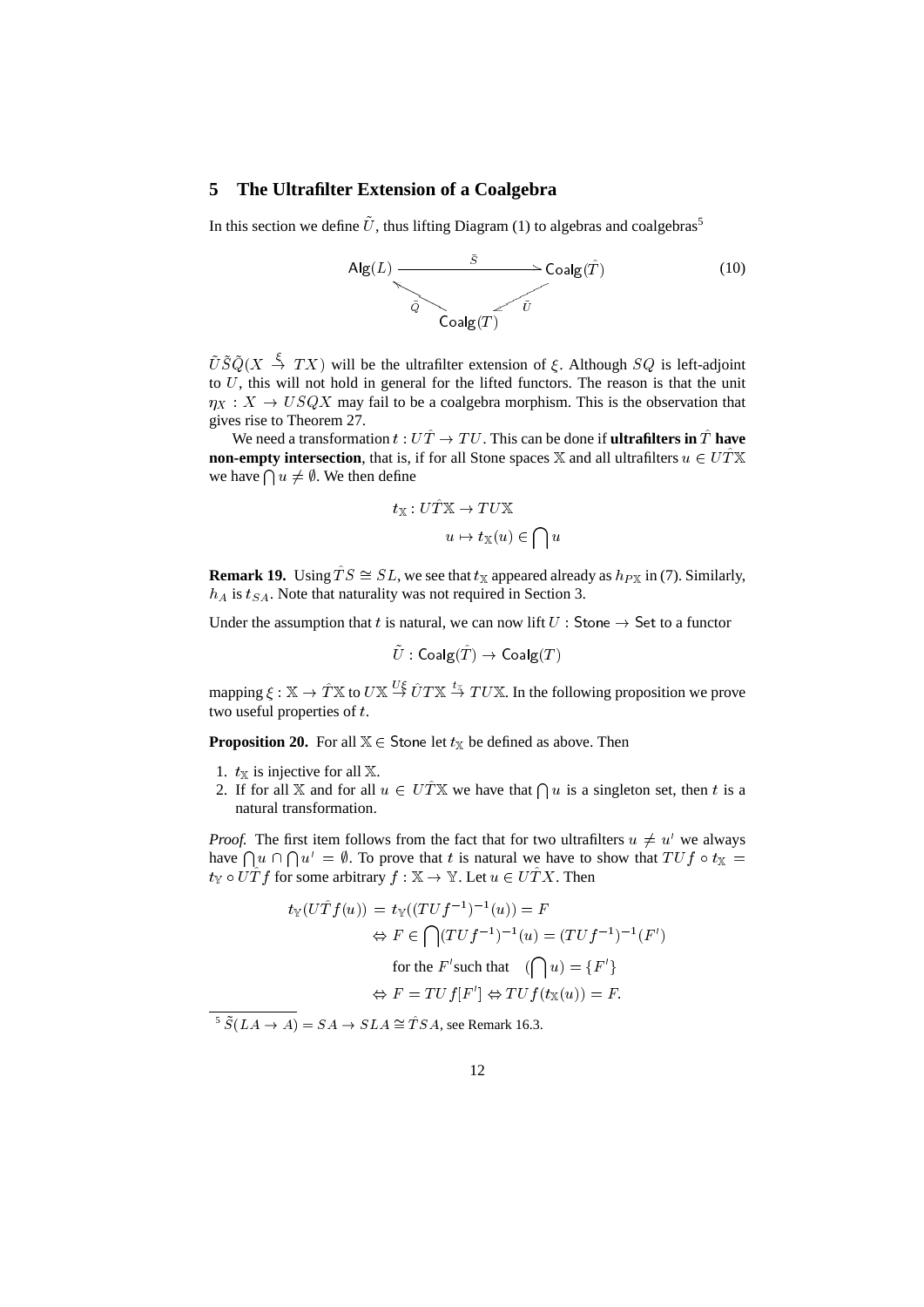Kripke polynomial functors fulfill this criterion, for example:

**Example 21.** Let  $T = \mathcal{P}$  and  $\Lambda$  the canonical set of liftings. Then it is easy to see that  $\langle \Im(\tau^A) \rangle_{BA} \mathbb{X} = PV\mathbb{X}$  and therefore we have for all  $u \in U\ddot{T}\mathbb{X} = S(\langle \Im(\tau^A) \rangle_{BA}\mathbb{X})$  that  $\bigcap u = \{F\}$  for some  $F \in V\mathbb{X}$  by Stone duality. Therefore t is natural according to Proposition 20. The reader is invited to check that in fact  $VX = (\Im(t)X, \tau_t)$  where  $\Im(t)$ is defined as in 6 and  $\tau$  is the quotient topology induced by  $t_{\mathbb{X}}$ . Therefore our definition of an ultrafilter extension for  $P$ -coalgebras coincides with the one used in modal logic.

**Remark 22.** The construction sketched in the example works also for other functors: If t is natural, the mapping  $\overline{T}$  : Stone  $\rightarrow$  Stone,  $\mathbb{X} \mapsto (\Im(t)\mathbb{X}, \tau_t)$ , can be extended to a functor with the property that  $\hat{T} \cong \overline{T}$  and that  $U\overline{T}X \subseteq T U X$  for all X. We can then use the inclusion  $U\bar{T}\mathbb{X} \subseteq TU\mathbb{X}$  which simply forgets the topology in place of the  $t$ -map to define the ultrafilter extension. This works in particular for a KPF  $T$  where we get that  $\overline{T}$  is equal to the corresponding VPF.

There are also functors for which we cannot define an ultrafilter extension.

**Example 23.** Let  $T = \mathcal{P}_{\omega}$  and  $\Lambda = \{\Diamond\}$  where  $\mathcal{P}_{\omega}$  denotes the finite power set functor and  $\Diamond(Y) := \{Y' \mid Y' \text{ is finite and } Y' \cap Y \neq \emptyset\}$ . Then t cannot be defined in general. For a counterexample consider  $\mathbb{X} = (\omega \cup \{*\}, \tau)$  where  $\tau$  is generated by the Boolean set algebra of all finite subsets of  $\omega$  and all cofinite subsets of  $\omega \cup \{*\}$  that contain  $*$ . Then X is a Stone space. If we define  $U := \{ \diamond (\{n\}) \mid n \in \omega \} \subseteq \langle \Im(\tau^A) \rangle_{BA} \times$  one can easily check that  $U$  has the finite intersection property. Therefore we can extend  $U$  to an ultrafilter  $u \in U \hat{P}_\omega \mathbb{X}$ . But obviously  $\bigcap U = \emptyset$  and hence also  $\bigcap u = \emptyset$ .

Of course, finitely branching Kripke frames, ie coalgebras for  $\mathcal{P}_{\omega}$ , do have ultrafilter extensions. The point of the example above is that these ultrafilter extensions are  $\mathcal{P}$ coalgebras but not  $P_\omega$ -coalgebras.

The important property we need is that  $t$  preserves the semantics. The semantics of the logic w.r.t.  $\hat{T}$ -coalgebras was given in Definition 15 and Remark 16.3.

**Proposition 24.**  $t : U\hat{T} \to TU$  preserves the semantics. That is, the subsets of UX determined by interpreting a formula on  $\xi : \mathbb{X} \to \hat{T}\mathbb{X}$  and on  $t_{\mathbb{X}} \circ U\xi : U\mathbb{X} \to TU\mathbb{X}$ are identical.

*Proof.* The claim is proven by induction on the structure of formulas. We only provide the inductive step for formulas of the form  $[\lambda] \varphi$ . Let  $x \in X$  and  $\psi = [\lambda] \varphi$ , then

$$
x \in [\![\psi]\!]_{t_{\mathbb{X}} \circ U\xi} \Leftrightarrow x \in (t_{\mathbb{X}} \circ U\xi)^{-1} (\lambda_{U\mathbb{X}}([\![\varphi]\!]_{t_{\mathbb{X}} \circ U\xi})) \stackrel{\mathbf{I},\mathbf{H}}{\Leftrightarrow} x \in (t_{\mathbb{X}} \circ U\xi)^{-1} (\lambda_{U\mathbb{X}}([\![\varphi]\!]_{\xi}))
$$
  
\n
$$
\stackrel{\langle *,\rangle}{\Leftrightarrow} x \in U\xi^{-1} (\{u \in U\hat{T}\mathbb{X} \mid \bigcap u \subseteq \lambda_{U\mathbb{X}}([\![\varphi]\!]_{\xi})\})
$$
  
\n
$$
\Leftrightarrow x \in U\xi^{-1} (\{u \in U\hat{T}\mathbb{X} \mid \lambda_{U\mathbb{X}}([\![\varphi]\!]_{\xi}) \in u\}) = U\xi^{-1} (\hat{\lambda}_{\mathbb{X}}([\![\varphi]\!]_{\xi}) )
$$
  
\n
$$
\Leftrightarrow x \in [\![\psi]\!]_{\xi},
$$

where the  $\Rightarrow$ -part of  $(*)$  is true because

$$
\bigcap u \not\subseteq \lambda_{U\mathbb{X}}(\llbracket \varphi \rrbracket_{\xi}) \Rightarrow \lambda_{U\mathbb{X}}(\llbracket \varphi \rrbracket_{\xi}) \not\in u \Rightarrow -\lambda_{U\mathbb{X}}(\llbracket \varphi \rrbracket_{\xi}) \in u \Rightarrow \bigcap u \subseteq -\lambda_{U\mathbb{X}}(\llbracket \varphi \rrbracket_{\xi}).
$$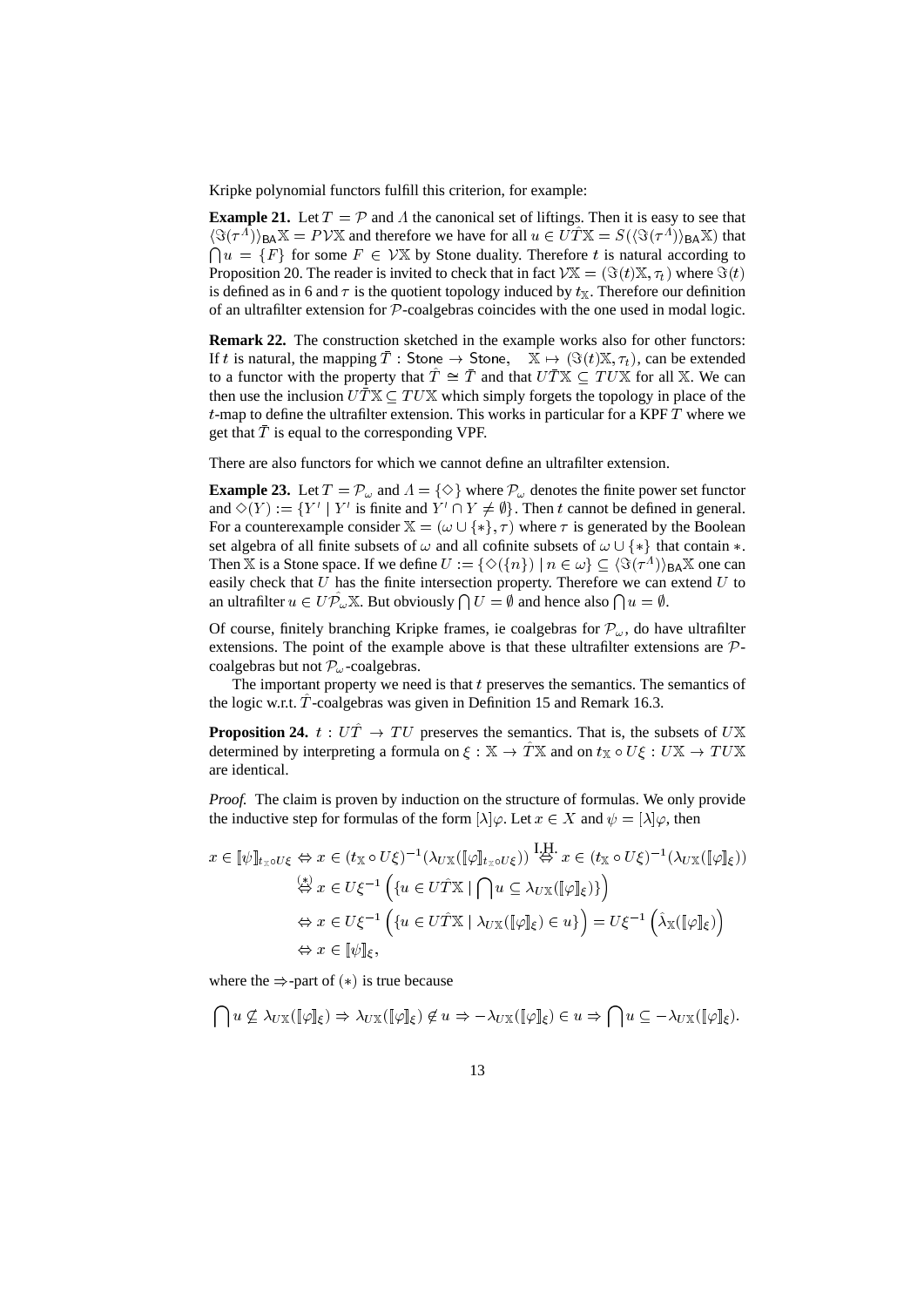**Remark 25.** That t preserves the semantics means that the left-hand column of the diagram



commutes. We can therefore allow as transformation  $t : U\hat{T} \to TU$  any transformation making the lower right square commute, or, redrawing it a bit, making the following commute.

$$
LQUX \longrightarrow \delta_{UX} \longrightarrow QTUX
$$
\n
$$
\downarrow \qquad \qquad |Qt_X|
$$
\n
$$
LPX \longrightarrow \rho \hat{T}X \longrightarrow QU\hat{T}X
$$
\n(11)

This diagram appeared already as the upper square of Diagram (9), compare Remark 19.

**Proposition 26.** Assume that t is natural. Then Stone-bisimilarity equals Set-bisimilarity. That is, two states in  $\xi : \mathbb{X} \to \hat{T} \mathbb{X}$  are bisimilar iff they are bisimilar in  $\tilde{U} \xi$ .

*Proof.*  $\subset$  follows from t being natural.  $\supset$ : If two states in  $\tilde{U}\xi$  are bisimilar than they have the same theory. Now apply Propositions 24 and 17.2.

We can now improve on the bisimulation-somewhere-else result of Theorem 18. Together with the proposition above, it implies that two states in  $X \to TX$  that have the same theory are in fact bisimilar in some other *Set*-coalgebra, namely the ultrafilter extension of  $X \to TX$ .

**Theorem 27.** *Given*  $T : Set \rightarrow Set$  *and a logic*  $\mathcal{L}$  *for*  $T$ *-coalgebras, let*  $\hat{T}$  : Stone  $\rightarrow$ Stone *be the lifted functor. Assume that ultrafilters in*  $\hat{T}$  *have non-empty intersection and that*  $t: U\hat{T} \to TU$  *is natural. Then, given*  $(X, \gamma) \in \text{Coalg}(T)$  *and*  $x, y \in X$ *, we have that* x and y have the same theory iff  $\eta_X(x)$  is bisimilar to  $\eta_X(y)$  in  $\tilde{U}\tilde{S}\tilde{Q}(X,\gamma)$ .

**Remark 28.** The assumption on  $\hat{T}$  and t is satisfied for all Kripke polynomial functors.

### **6 Conclusion and Future Work**

The focus of this paper was on the relationship between Stone-coalgebras and Setcoalgebras. This is a special instance of a more general phenomenon in computer science where topology-based structures and set-based structures interact. This was observed already in Abramsky [1] where powerdomain-coalgebras and powerset-coalgebras